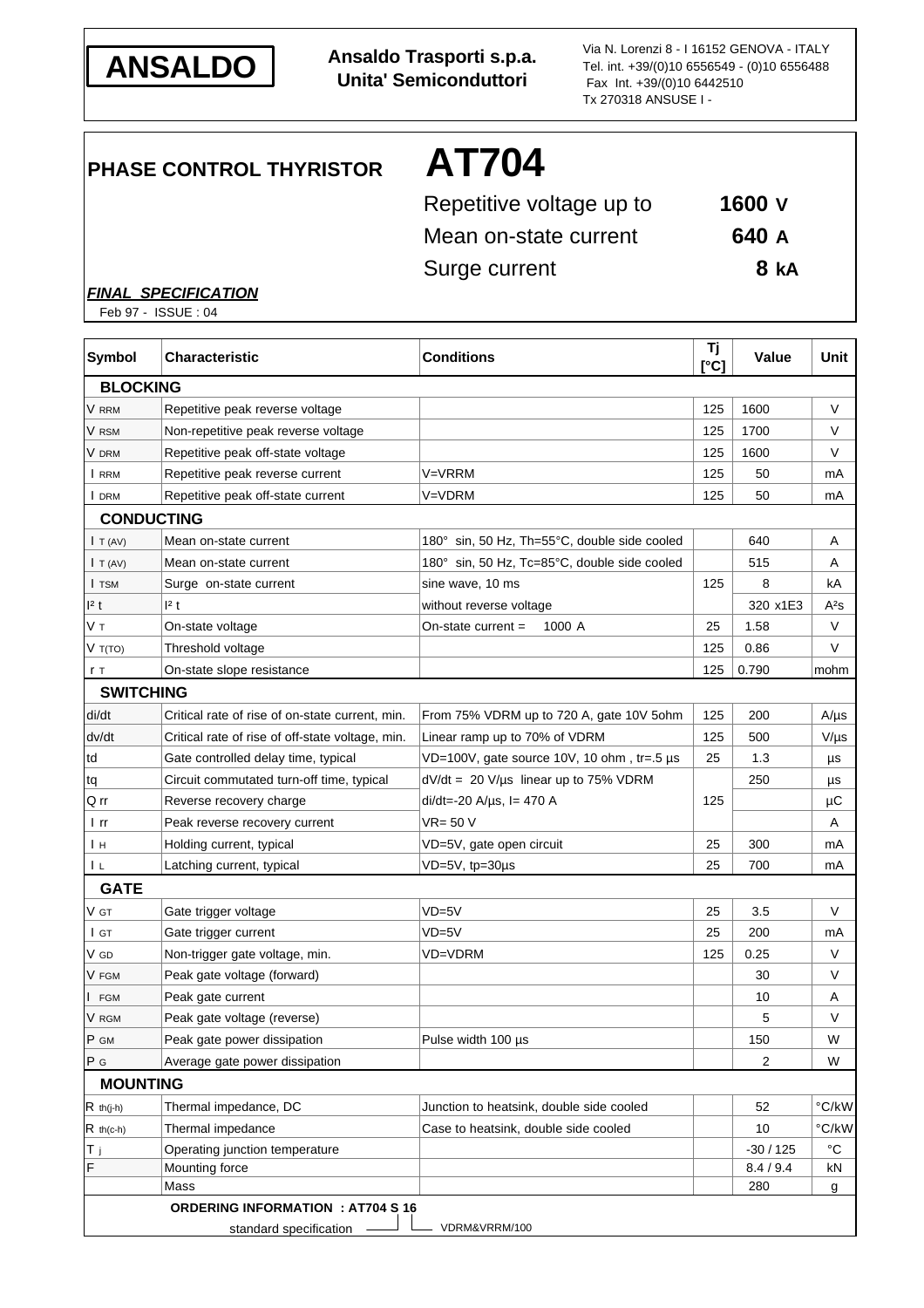## **AT704 PHASE CONTROL THYRISTOR**

FINAL SPECIFICATION Feb 97 - ISSUE : 04

### **DISSIPATION CHARACTERISTICS**

**ANSALDO**

SQUARE WAVE





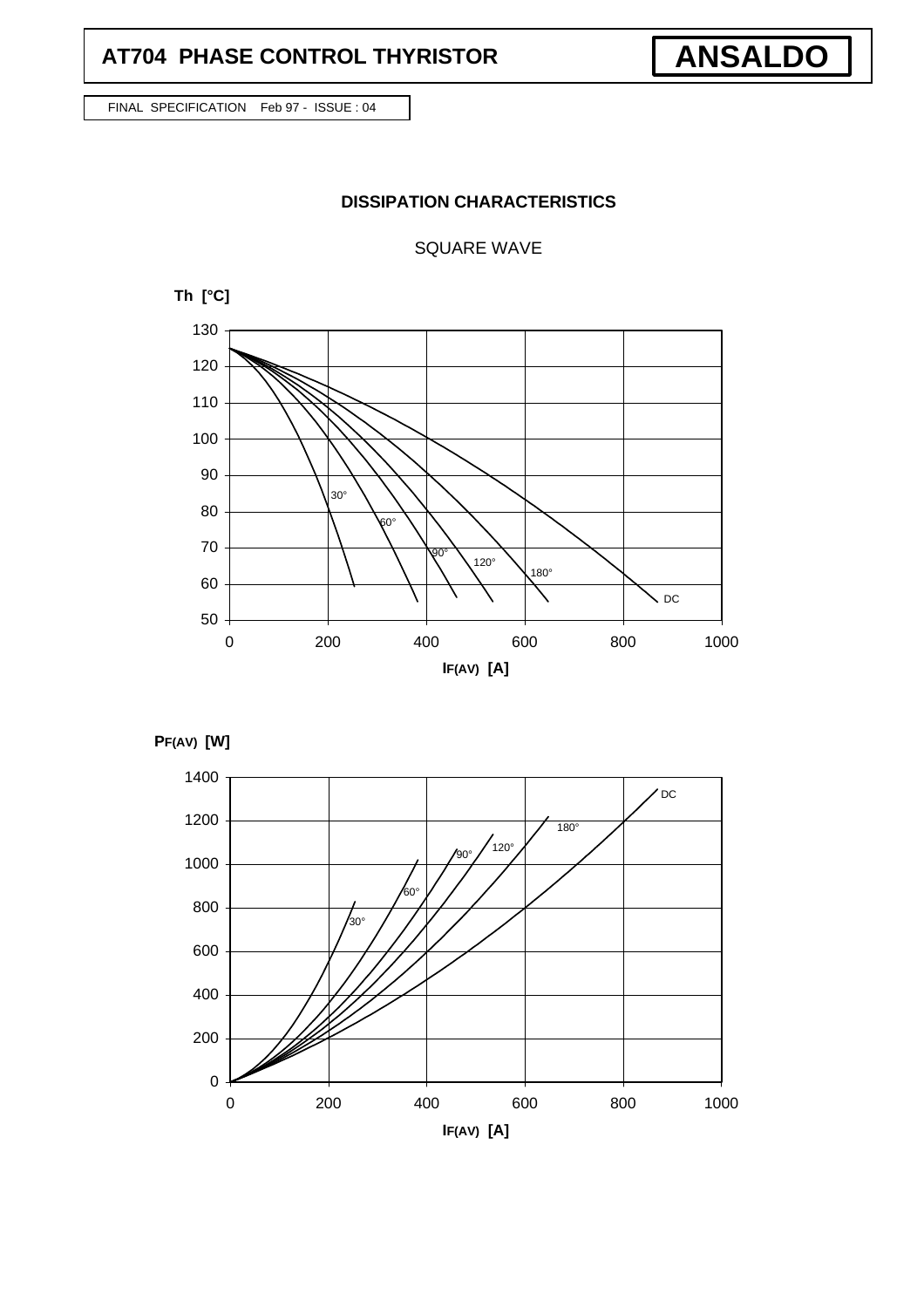## **AT704 PHASE CONTROL THYRISTOR**

FINAL SPECIFICATION Feb 97 - ISSUE : 04

### **DISSIPATION CHARACTERISTICS**

SINE WAVE







**ANSALDO**